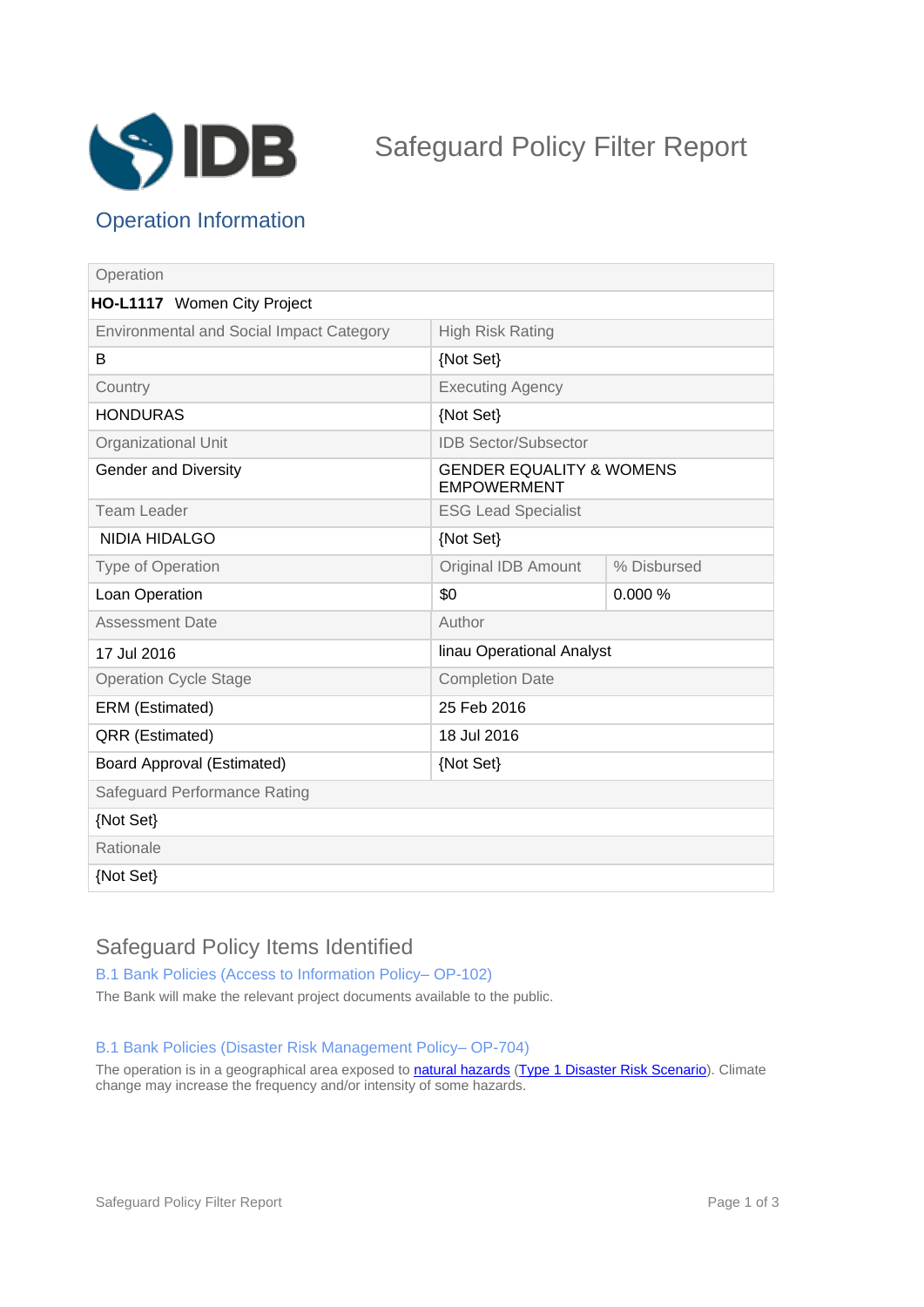

# Safeguard Policy Filter Report

#### B.1 Bank Policies (Gender Equality Policy-OP-761)

The operation is designed specifically to address [gender equality](javascript:ShowTerm() or [women's empowerment](javascript:ShowTerm() issues.

#### B.1 Bank Policies (Gender Equality Policy-OP-761)

The operation will offer opportunities to promote **[gender equality](javascript:ShowTerm()** or **women's empowerment**.

#### B.1 Bank Policies (Indigenous People Policy-OP-765)

The operation will offer opportunities for indigenous people

#### B.1 Bank Policies (Resettlement Policy-OP-710)

The operation has the potential to disrupt the livelihoods of people living in the project area of influence (not limited to involuntary displacement, see also Resettlement Policy)

#### B.10. Hazardous Materials

The operation has the potential to impact the environment and occupational health and safety due to the production, procurement, use, and/or disposal of hazardous material, including organic and inorganic toxic substances, pesticides and persistent organic pollutants (POPs).

#### B.11. Pollution Prevention and Abatement

The operation has the potential to pollute the environment (e.g. air, soil, water, greenhouse gases).

#### B.17. Procurement

Suitable safeguard provisions for the procurement of goods and services in Bank financed operation will be incorporated into project-specific loan agreements, operating regulations and bidding documents, as appropriate, to ensure environmentally responsible procurement.

#### B.2 Country Laws and Regulations

The operation is expected to be in compliance with laws and regulations of the country regarding specific women's rights, the environment, gender and indigenous peoples (including national obligations established under ratified multilateral environmental agreements).

#### B.3 Screening and Classification

The operation (including associated facilities) is screened and classified according to its potential environmental impacts.

#### B.4 Other Risk Factors

The borrower/executing agency exhibits weak institutional capacity for managing environmental and social issues.

#### B.5 Environmental Assessment Requirements

An environmental assessment is required.

#### B.6 Consultations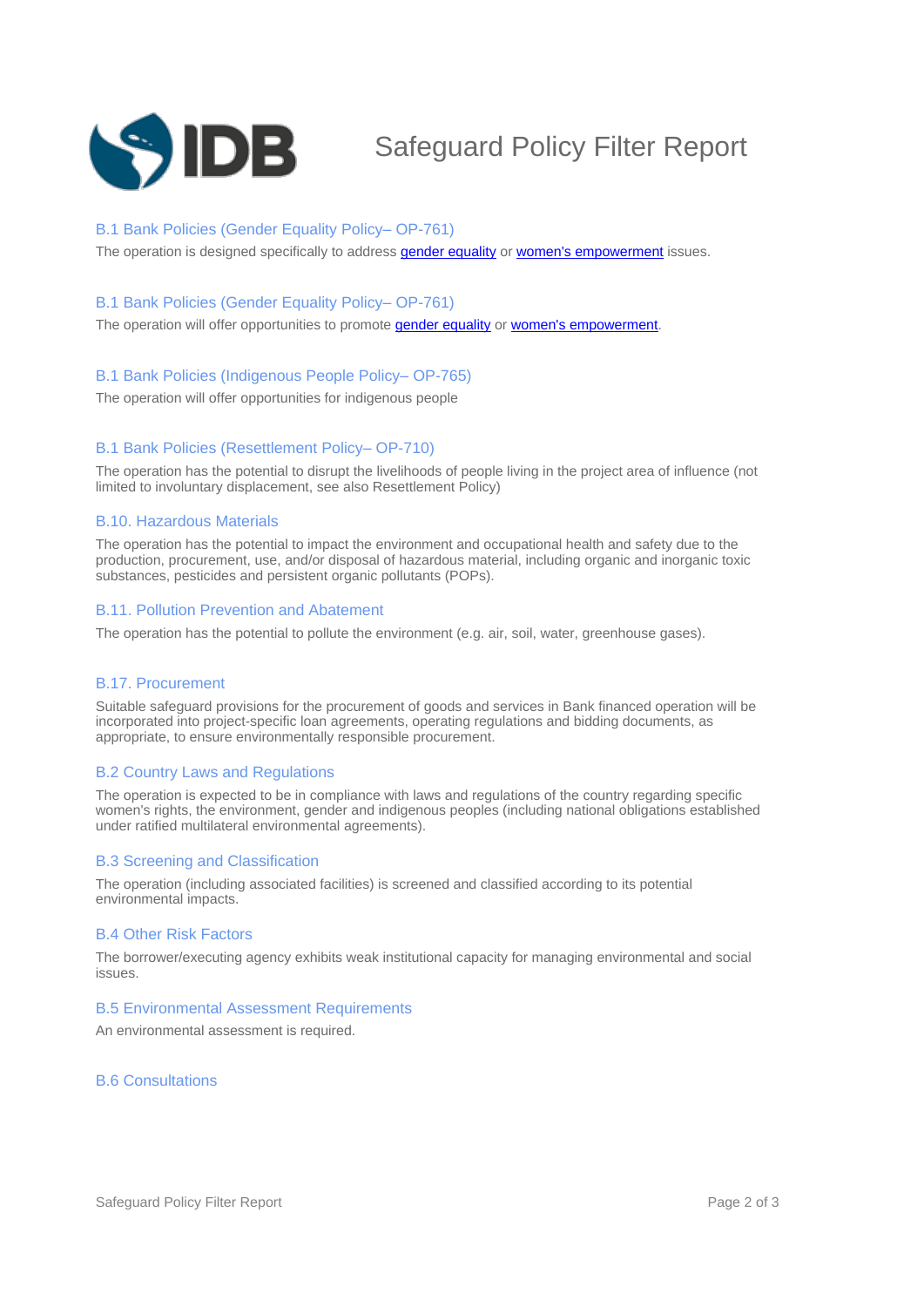

# Safeguard Policy Filter Report

Consultations with affected parties will be performed equitably and inclusively with the views of all stakeholders taken into account, including in particular: (a) equal participation by women and men, (b) socioculturally appropriate participation of indigenous peoples and (c) mechanisms for equitable participation by vulnerable groups.

#### B.7 Supervision and Compliance

The Bank is expected to monitor the executing agency/borrower's compliance with all safeguard requirements stipulated in the loan agreement and project operating or credit regulations.

## Potential Safeguard Policy Items

[No potential issues identified]

### Recommended Actions

Operation has triggered 1 or more Policy Directives; please refer to appropriate Directive(s). Complete Project Classification Tool. Submit Safeguard Policy Filter Report, PP (or equivalent) and Safeguard Screening Form to ESR.

### Additional Comments

[No additional comments]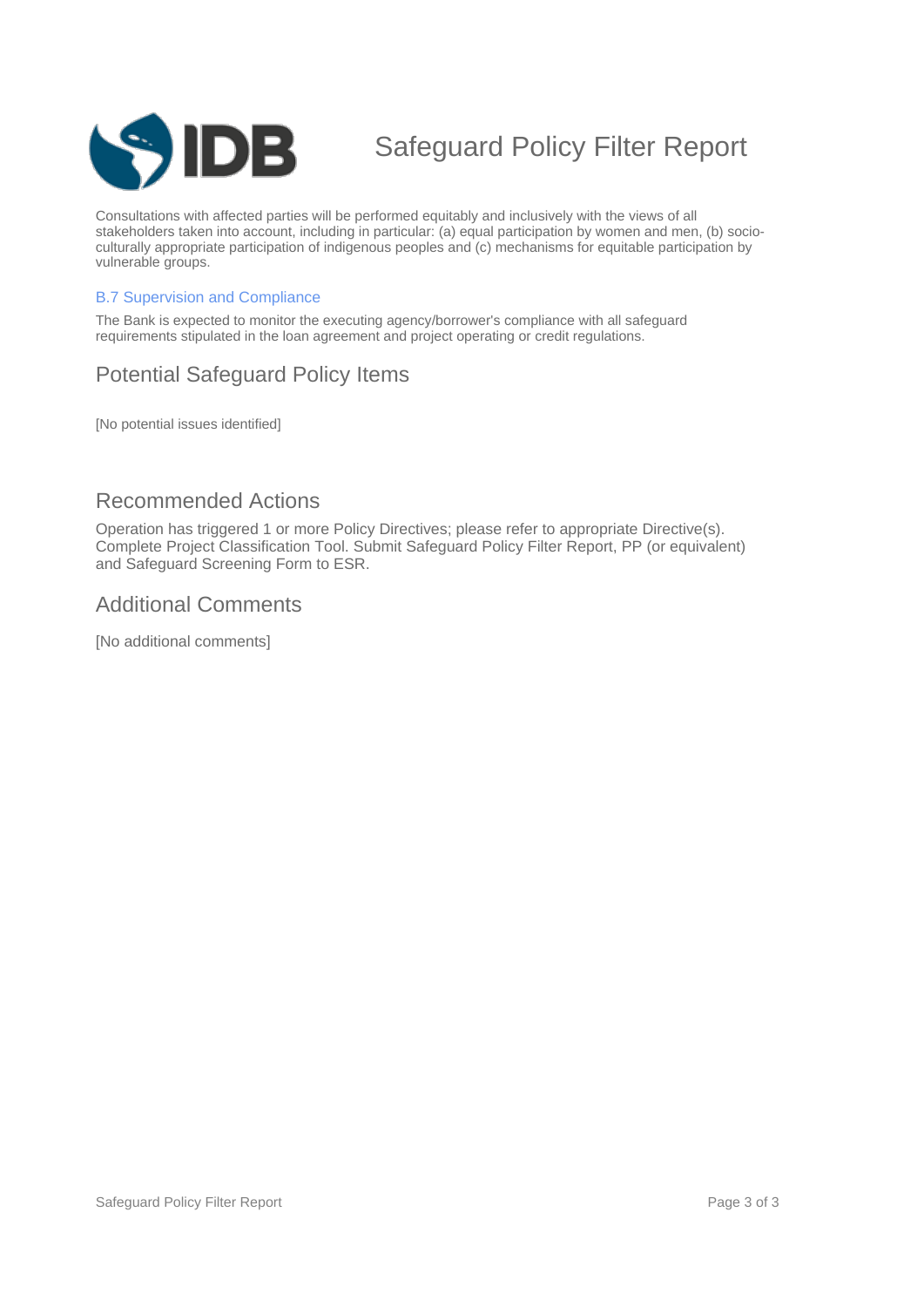

## Operation Information

| Operation                                       |                                                           |             |
|-------------------------------------------------|-----------------------------------------------------------|-------------|
| HO-L1117 Women City Project                     |                                                           |             |
| <b>Environmental and Social Impact Category</b> | <b>High Risk Rating</b>                                   |             |
| B                                               | {Not Set}                                                 |             |
| Country                                         | <b>Executing Agency</b>                                   |             |
| <b>HONDURAS</b>                                 | {Not Set}                                                 |             |
| Organizational Unit                             | <b>IDB Sector/Subsector</b>                               |             |
| <b>Gender and Diversity</b>                     | <b>GENDER EQUALITY &amp; WOMENS</b><br><b>EMPOWERMENT</b> |             |
| <b>Team Leader</b>                              | <b>ESG Lead Specialist</b>                                |             |
| <b>NIDIA HIDALGO</b>                            | {Not Set}                                                 |             |
| <b>Type of Operation</b>                        | <b>Original IDB Amount</b>                                | % Disbursed |
| Loan Operation                                  | \$0                                                       | 0.000%      |
| <b>Assessment Date</b>                          | Author                                                    |             |
| 17 Jul 2016                                     | linau Operational Analyst                                 |             |
| <b>Operation Cycle Stage</b>                    | <b>Completion Date</b>                                    |             |
| ERM (Estimated)                                 | 25 Feb 2016                                               |             |
| QRR (Estimated)                                 | 18 Jul 2016                                               |             |
| <b>Board Approval (Estimated)</b>               | {Not Set}                                                 |             |
| Safeguard Performance Rating                    |                                                           |             |
| {Not Set}                                       |                                                           |             |
| Rationale                                       |                                                           |             |
| {Not Set}                                       |                                                           |             |

## Operation Classification Summary

| Overriden Rating | Overriden Justification |
|------------------|-------------------------|
|                  |                         |
| Comments         |                         |
|                  |                         |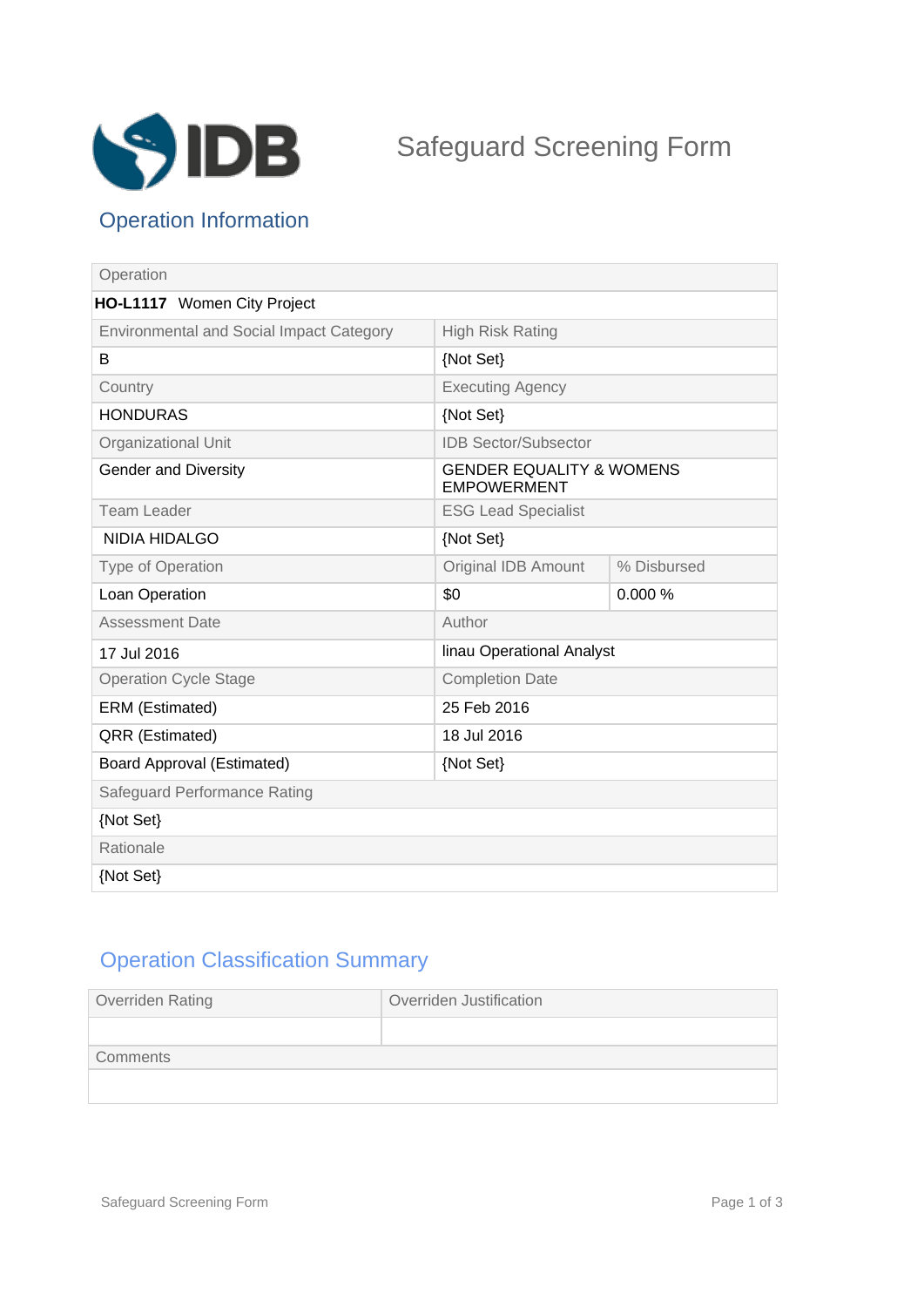

Safeguard Screening Form

## Conditions / Recommendations

Category "B" operations require an environmental analysis (see Environment Policy Guideline: Directive B.5 for Environmental Analysis requirements)

The Project Team must send to ESR the PP (or equivalent) containing the Environmental and Social Strategy (the requirements for an ESS are described in the Environment Policy Guideline: Directive B.3) as well as the Safeguard Policy Filter and Safeguard Screening Form Reports. These operations will normally require an environmental and/or social impact analysis, according to, and focusing on, the specific issues identified in the screening process, and an environmental and social management plan (ESMP). However, these operations should also establish safeguard, or monitoring requirements to address environmental and other risks (social, disaster, cultural, health and safety etc.) where necessary.

## Summary of Impacts / Risks and Potential Solutions

Generation of solid waste is **moderate** in volume, does not include **hazardous materials** and follows standards recognized by multilateral development banks.

**Solid Waste Management:** The borrower should monitor and report on waste reduction, management and disposal and may also need to develop a Waste Management Plan (which could be included in the ESMP). Effort should be placed on reducing and re-cycling solid wastes. Specifically (if applicable) in the case that national legislations have no provisions for the disposal and destruction of hazardous materials, the applicable procedures established within the Rotterdam Convention, the Stockholm Convention, the Basel Convention, the WHO List on Banned Pesticides, and the Pollution Prevention and Abatement Handbook (PPAH), should be taken into consideration.

## Disaster Risk Summary

Disaster Risk Level

#### **Low**

Disaster / Recommendations

No specific disaster risk management measures are required.